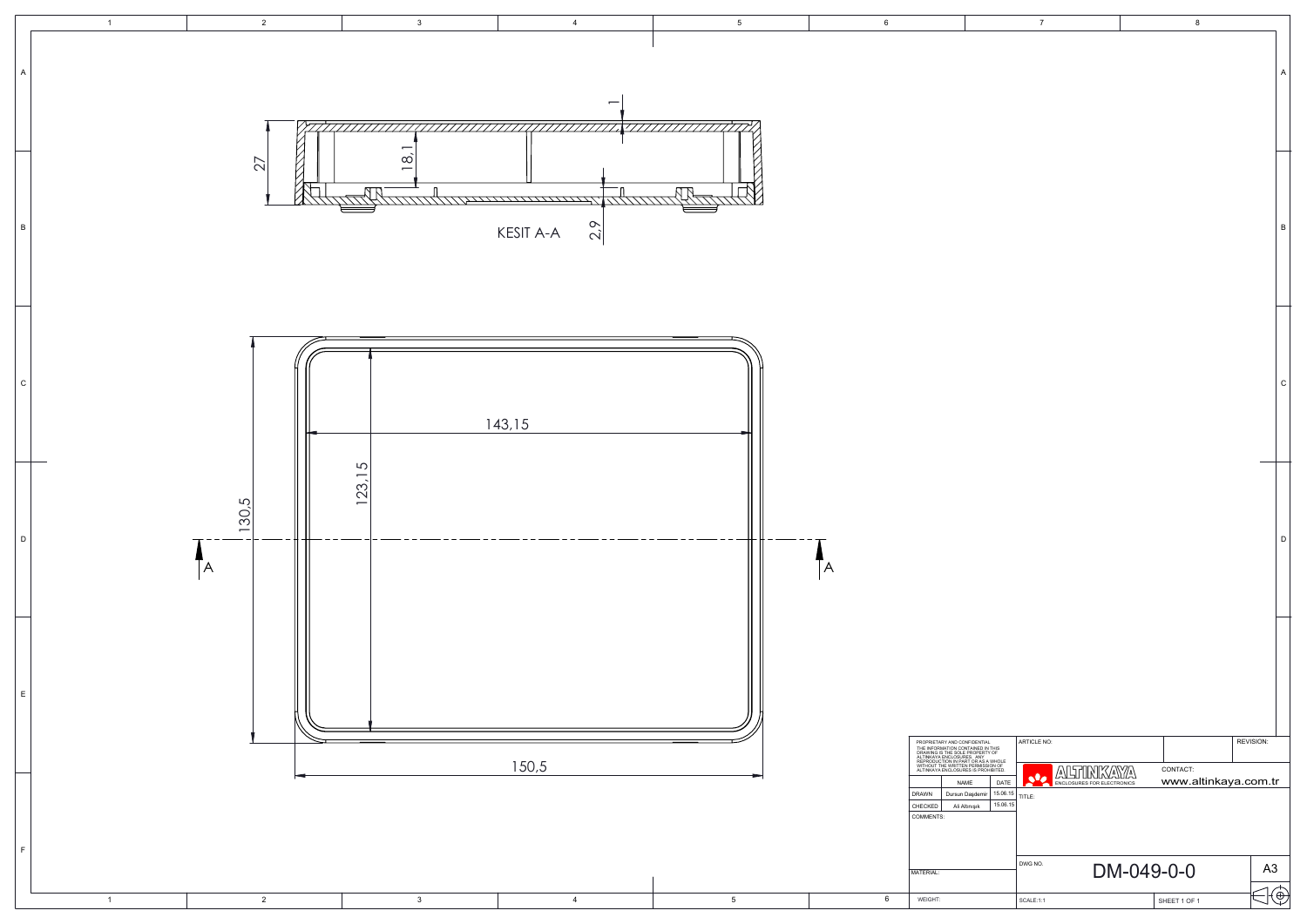|                                        | $\overline{7}$                                       | 8                                     |                | A            |
|----------------------------------------|------------------------------------------------------|---------------------------------------|----------------|--------------|
|                                        |                                                      |                                       |                | B            |
| 123, 15                                |                                                      |                                       |                | $\mathsf{C}$ |
|                                        |                                                      |                                       |                | D            |
|                                        |                                                      |                                       |                |              |
| ١L.<br>N THIS<br>'Y OF                 | ARTICLE NO:                                          |                                       | REVISION:      |              |
| A WHOLE<br>SION OF<br>HIBITED.<br>DATE | <b>ALTINKA</b><br>يانى<br>ENCLOSURES FOR ELECTRONICS | CONTACT:<br>A<br>www.altinkaya.com.tr |                |              |
| 15.06.15<br>15.06.15                   | TITLE:                                               |                                       |                |              |
|                                        | DWG NO.                                              | DM-049-P-1                            | A <sub>3</sub> |              |
|                                        | SCALE:1:1                                            | SHEET 1 OF 1                          |                | $\oplus$     |